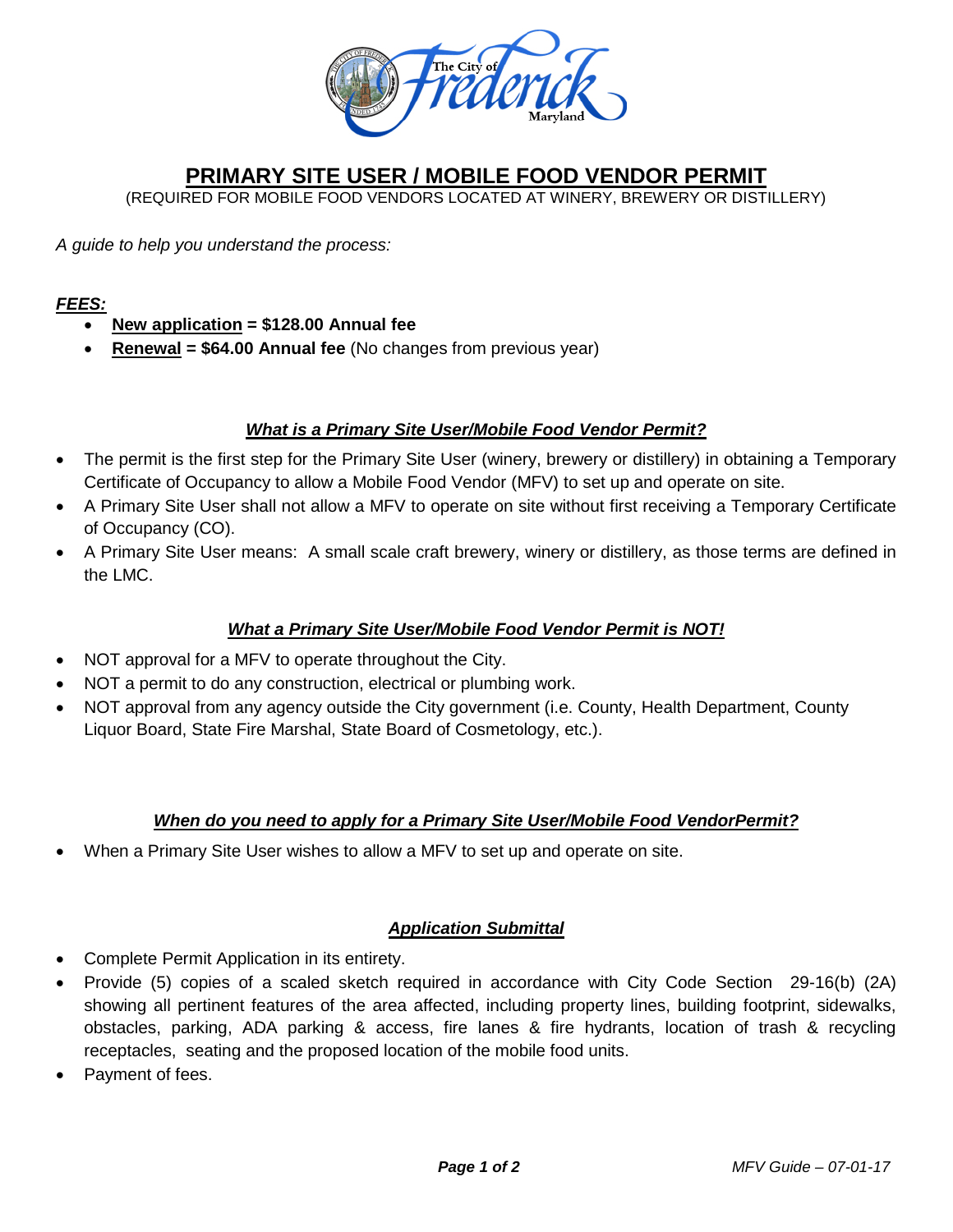## *How does the process work?*

- 1. Application is filed with the Building Department. *NOTE*: Process takes approximately 10-15 business days pending additional information that may be required of the applicant during review.
- 2. Copies of the application are distributed to the following City departments for review and approval:
	- *a. Planning & Zoning*
	- *b. Building Plan Review*
	- *c. Engineer*
	- *d. Fire Protection Engineer*
- 3. Any discrepancies or questions from the reviewer will be forwarded to the permit applicant for follow up.
- 4. Once approvals are given by each reviewer, the Primary Site User/Mobile Food Vendor Permit is issued and the applicant will be notified when permit is ready for pickup.
- 5. After applicant receives the approved permit and the site is ready call for required inspections.
- 6. When all required inspections have been approved; a Temporary Certificate of Occupancy is issued. The Temporary Certificate of Occupancy is valid starting on its date of issuance and expires on the following December 31<sup>st</sup>.

## *Are any inspections required?*

#### **YES. Inspection by the Building Inspector**

- An inspection request can only be made by calling the Inspector between 7 a.m. 9:00 a.m. on the same day you would like the inspection performed (Mon. – Fri. normal City workdays).
	- Building Inspectors 301-600-3819 / 3801
- Once the required inspections have been conducted and approved, the Temporary Certificate of Occupancy will be mailed to the property owner.

**REMEMBER – The MFV shall not set up or begin operating until all required inspections are approved and this office has issued a Temporary Certificate of Occupancy to the Primary Site User.**

## **Temporary Certificate of Occupancy (CO) - Conditions:**

- As the Primary Site User, it is your responsibility to ensure the Mobile Food Vendors operating on site shall comply with the provisions of the Frederick City Code Chapter 29.
- A MFV may operate only during the hours of operation of the Primary Site User. All mobile food units must be removed from the site when not in operation.
- A MFV shall be located on the property of a Primary Site User in accordance with the approved plan attached to the CO.
- A MFV may sell only food and non-alcoholic drinks and may not sell other merchandise or services.
- The Temporary CO will expire on December 31<sup>st</sup>. A primary site user must apply for a new permit and receive a new CO on an annual basis.
- The Temporary Certificate of Occupancy and approved sketch shall remain on site at all times.

*We are here to inform and assist you during this process. If any questions or problems arise, please feel free to contact our offices and we will do our best to help you.*

#### **Office Staff Contacts:**

 Permits Technician 301-600-6296 Building Plans Review 301-600-3816 / 3817 Planning & Zoning 301-600-1499<br>Building Inspectors 301-600-3801 / 3819 Building Inspectors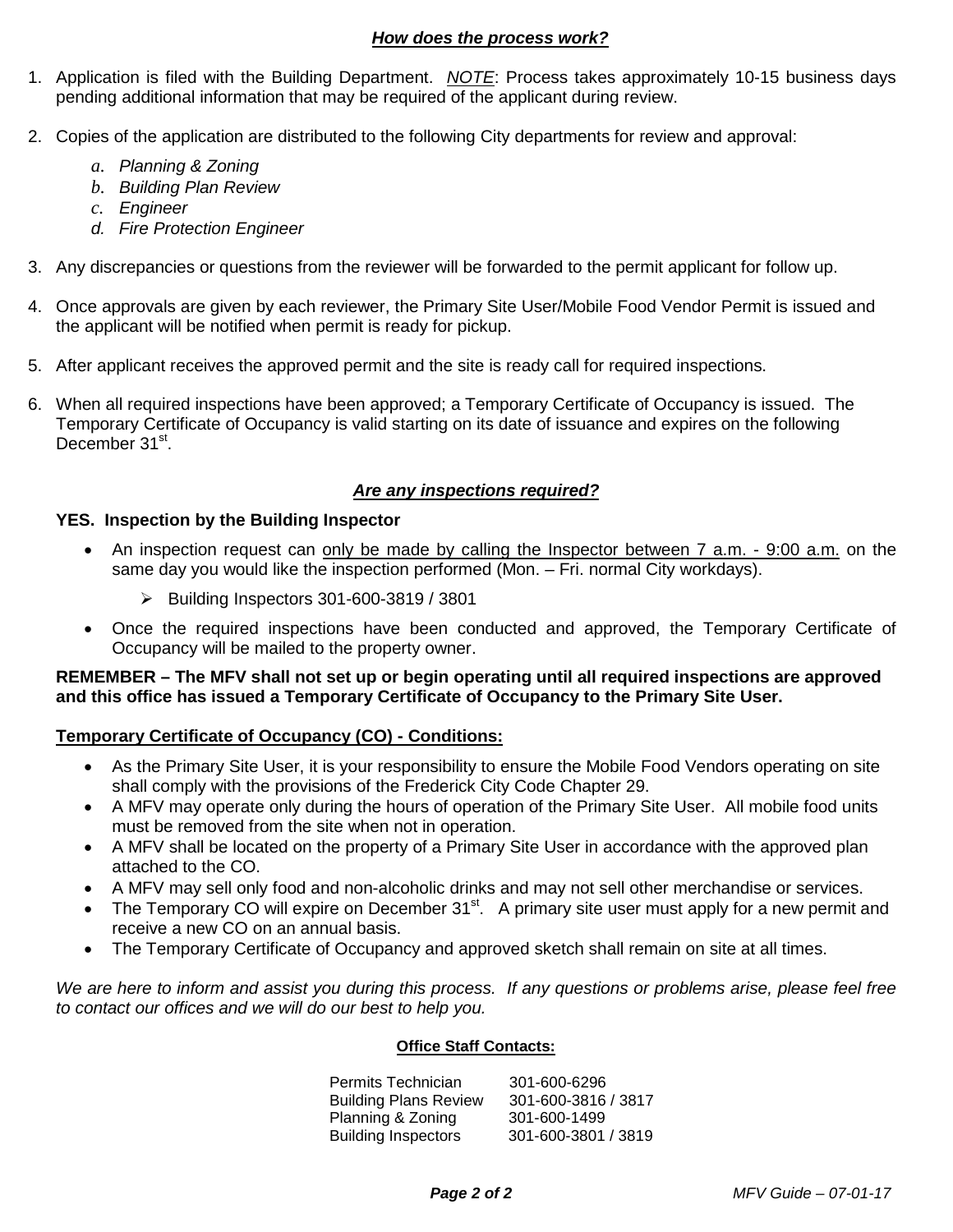| The City of Frederick, Maryland<br><b>Building Department</b><br>140 W. Patrick St., Frederick MD 21701 / 301-600-3808 / FAX 301-600-3826<br>www.cityoffrederick.com<br><b>PRIMARY SITE USER FOR</b><br>The City of<br><b>MOBILE FOOD VENDOR</b><br><b>PERMIT APPLICATION</b><br>(REQUIRED FOR SALE OF FOOD AT ANY WINERY, BREWERY OR DISTILLERY<br><b>PERMITTED AS A CONDITIONAL USE ON SITE)</b> |                                                                                                                                                                                                              |        | <b>FOR OFFICE USE ONLY</b><br>App No.:<br>$Tax ID \#: 02$ - |  |
|----------------------------------------------------------------------------------------------------------------------------------------------------------------------------------------------------------------------------------------------------------------------------------------------------------------------------------------------------------------------------------------------------|--------------------------------------------------------------------------------------------------------------------------------------------------------------------------------------------------------------|--------|-------------------------------------------------------------|--|
|                                                                                                                                                                                                                                                                                                                                                                                                    | Applications will NOT be accepted unless all spaces are FULLY completed.<br>Before applying for a permit please be sure to read the full text of the City Code, Chapter 29, Article III. Mobile Food Vendors |        |                                                             |  |
|                                                                                                                                                                                                                                                                                                                                                                                                    | <b>SECTION 1 (Complete in its entirety)</b>                                                                                                                                                                  |        |                                                             |  |
| This application is for:<br><b>New</b><br>Renewal (No changes from previous year)                                                                                                                                                                                                                                                                                                                  |                                                                                                                                                                                                              |        |                                                             |  |
|                                                                                                                                                                                                                                                                                                                                                                                                    | <b>Location Address:</b>                                                                                                                                                                                     |        |                                                             |  |
|                                                                                                                                                                                                                                                                                                                                                                                                    | <b>Contact Person:</b>                                                                                                                                                                                       |        |                                                             |  |
|                                                                                                                                                                                                                                                                                                                                                                                                    | Company Name:                                                                                                                                                                                                |        |                                                             |  |
| Information                                                                                                                                                                                                                                                                                                                                                                                        | Address:                                                                                                                                                                                                     |        |                                                             |  |
|                                                                                                                                                                                                                                                                                                                                                                                                    |                                                                                                                                                                                                              |        |                                                             |  |
| Permit Applicant                                                                                                                                                                                                                                                                                                                                                                                   | Phone:                                                                                                                                                                                                       | Fax:   |                                                             |  |
|                                                                                                                                                                                                                                                                                                                                                                                                    | Cell:                                                                                                                                                                                                        | Email: |                                                             |  |
|                                                                                                                                                                                                                                                                                                                                                                                                    |                                                                                                                                                                                                              |        |                                                             |  |

| User<br>nation<br>Site<br>rimary<br>Info<br>n | <b>Business Name:</b>   |        |  |
|-----------------------------------------------|-------------------------|--------|--|
|                                               | <b>Mailing Address:</b> |        |  |
|                                               | <b>Contact Name:</b>    |        |  |
|                                               | Phone:                  | Fax:   |  |
|                                               | Cell:                   | Email: |  |

|                                | Primary Site User hours of operations: Days of Week_<br>Hours:                                                                                                                                                                                                                                                                        |  |  |  |  |
|--------------------------------|---------------------------------------------------------------------------------------------------------------------------------------------------------------------------------------------------------------------------------------------------------------------------------------------------------------------------------------|--|--|--|--|
| pue                            | Maximum number of mobile food vendors on site at any one time: #                                                                                                                                                                                                                                                                      |  |  |  |  |
|                                | Number of trash and recycling receptacles provided for each mobile food vendor: #_____ Trash #____<br>Recycling                                                                                                                                                                                                                       |  |  |  |  |
|                                | <b>Description of Proposed:</b>                                                                                                                                                                                                                                                                                                       |  |  |  |  |
| ation                          |                                                                                                                                                                                                                                                                                                                                       |  |  |  |  |
| <b>Documentation</b><br>Inform |                                                                                                                                                                                                                                                                                                                                       |  |  |  |  |
|                                |                                                                                                                                                                                                                                                                                                                                       |  |  |  |  |
| Required                       | Scaled sketch required in accordance with Section 29-16 (b) (2a).<br>Showing all pertinent features of the area affected, including property lines, building footprint,<br>location of food vendors, sidewalks, obstacles, parking, ADA parking and access, fire lanes and<br>fire hydrants, location of trash/recycling receptacles. |  |  |  |  |

 $\ddot{\phantom{a}}$